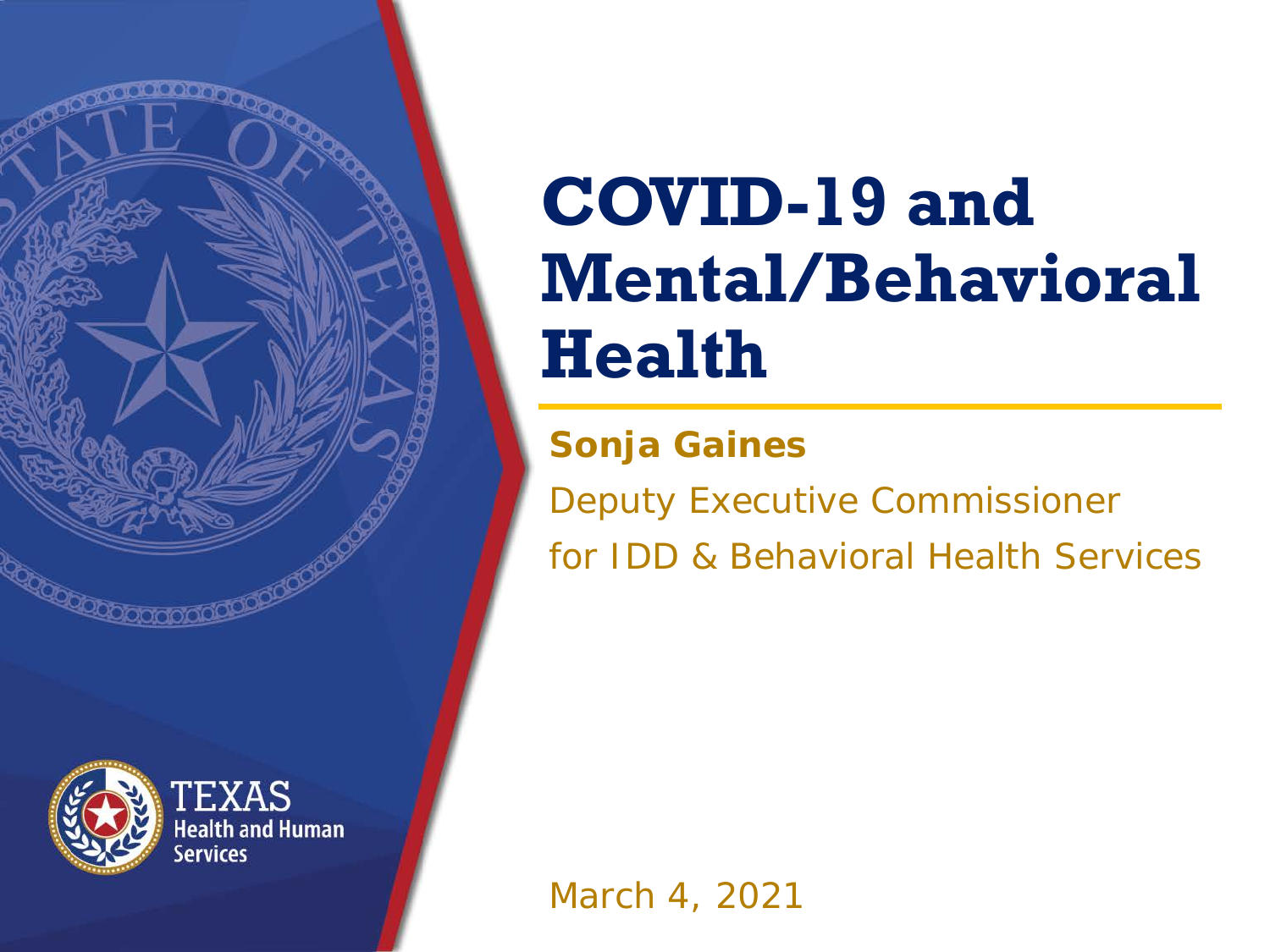## **COVID-19 Supports and Adjustments**





Mental Health Providers maintained service levels by adjusting to remote technology:

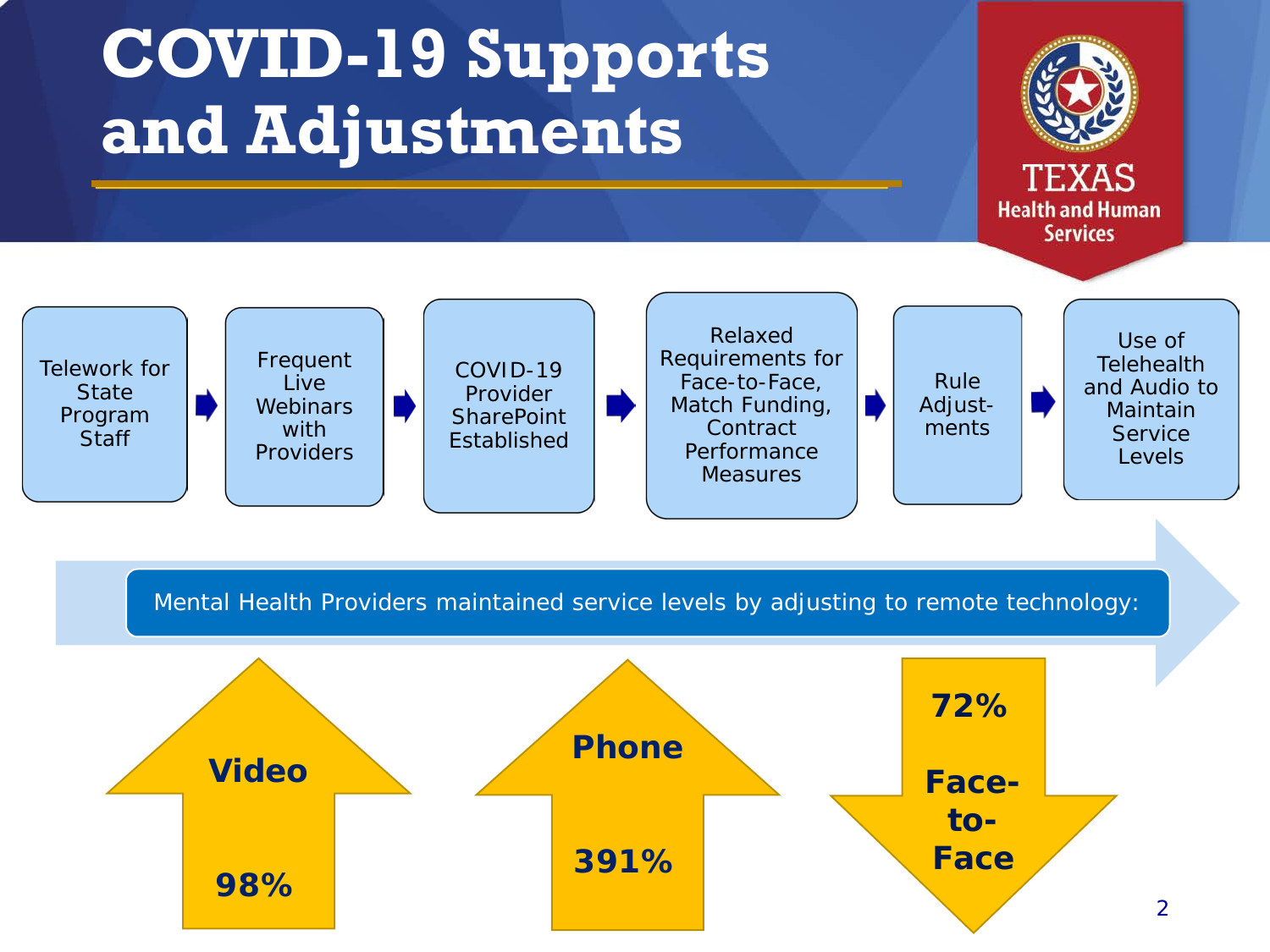## **COVID-19 Resources**



**Resources** 

833-986-1919

 $2 - 1 - 1$ 

**Local Disaster Assistance** 

**Disaster Distress Helpline** 800-985-5990

**Centers for Disease Control** 

English: 800-273-8255

Spanish: 888-628-9454

Deaf: 800-799-4TTY

**Crisis Text Line** Text "START" to 741741

National Suicide Prevention Lifeline

**Domestic and Sexual Abuse Hotlines** 

Domestic violence: 800-256-0551

National Hotline: 800-799-7233

National Hotline TTY: 800-787-3224

Rape Crisis: 800-256-0661

**Veterans Crisis Line** 

 $9 - 1 - 1$ 

800-273-8255, press 1

**Heroes Helpline** 

833-367-4689

800-232-4636

**COVID-19 Mental Health Support Line** 

· Focus on what you can control including your thoughts and behaviors.

- . Remember that you are resilient. and so is humankind. We will get through this.
- Limit exposure to news or social media updates.
- . Maintain a healthy diet and exercise routine.
- . Do what you can to reduce your risk by taking comfort that you are caring for yourself and others.
- . Be gentle with yourself and others.
- Create a regular routine, especially for children, and work from home if you are able to.
- . Model peaceful behavior for those around you. Remember, everyone experiences stress in different ways.
- . Use technology to connect with others frequently.







referrals, supportive counseling and disaster recovery efforts.



#### DSHS updates on COVID-19 in Texas: <https://www.dshs.texas.gov/coronavirus/>

HHSC guidance for the public and mental health and IDD providers:

[https://hhs.texas.gov/services/health/cor](https://hhs.texas.gov/services/health/coronavirus-covid-19) onavirus-covid-19

Statewide Behavioral Health Coordinating Council COVID-19 link: [https://us.networkofcare.org/mh/corona](https://us.networkofcare.org/mh/coronavirus/index.aspx?s=tx)

virus/index.aspx?s=tx

Centers for Disease Control and Prevention up-to-date national guidance: <https://www.cdc.gov/>

#### <https://mentalhealthtx.org/>

- Service Locator
- Educational Information
- Available in 64 languages

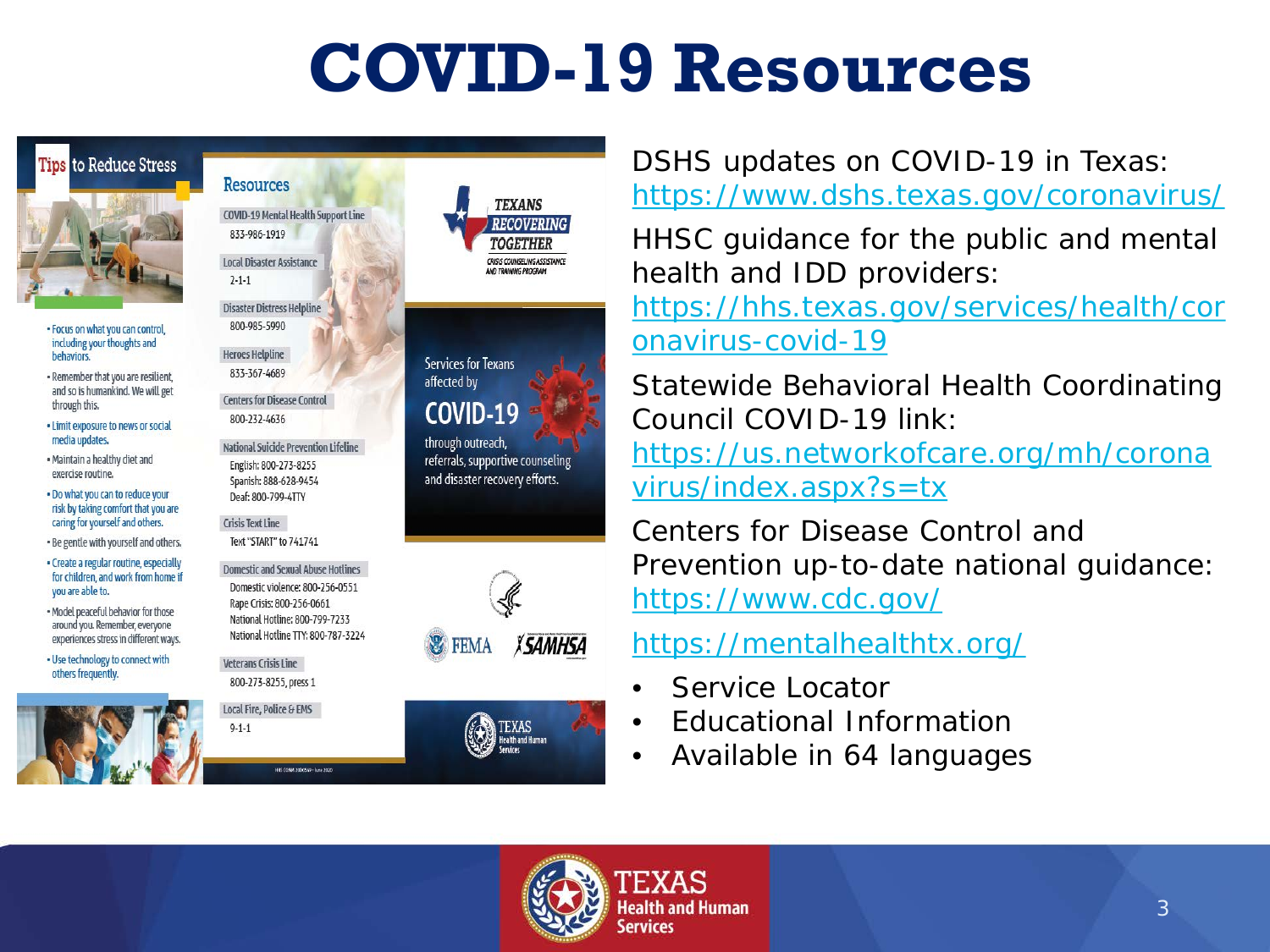# **COVID-19 Mental Health Support Line**



Texans experiencing anxiety, stress or emotional challenges because of the COVID-19 pandemic now have a statewide support line available 24/7

Additionally, the COVID-19 Mental Health Support Line has:

- Answered over 12,400 phone calls
- Talked with Texans from 198 counties
- Hosted virtual support groups for frontline health care workers since May 2020

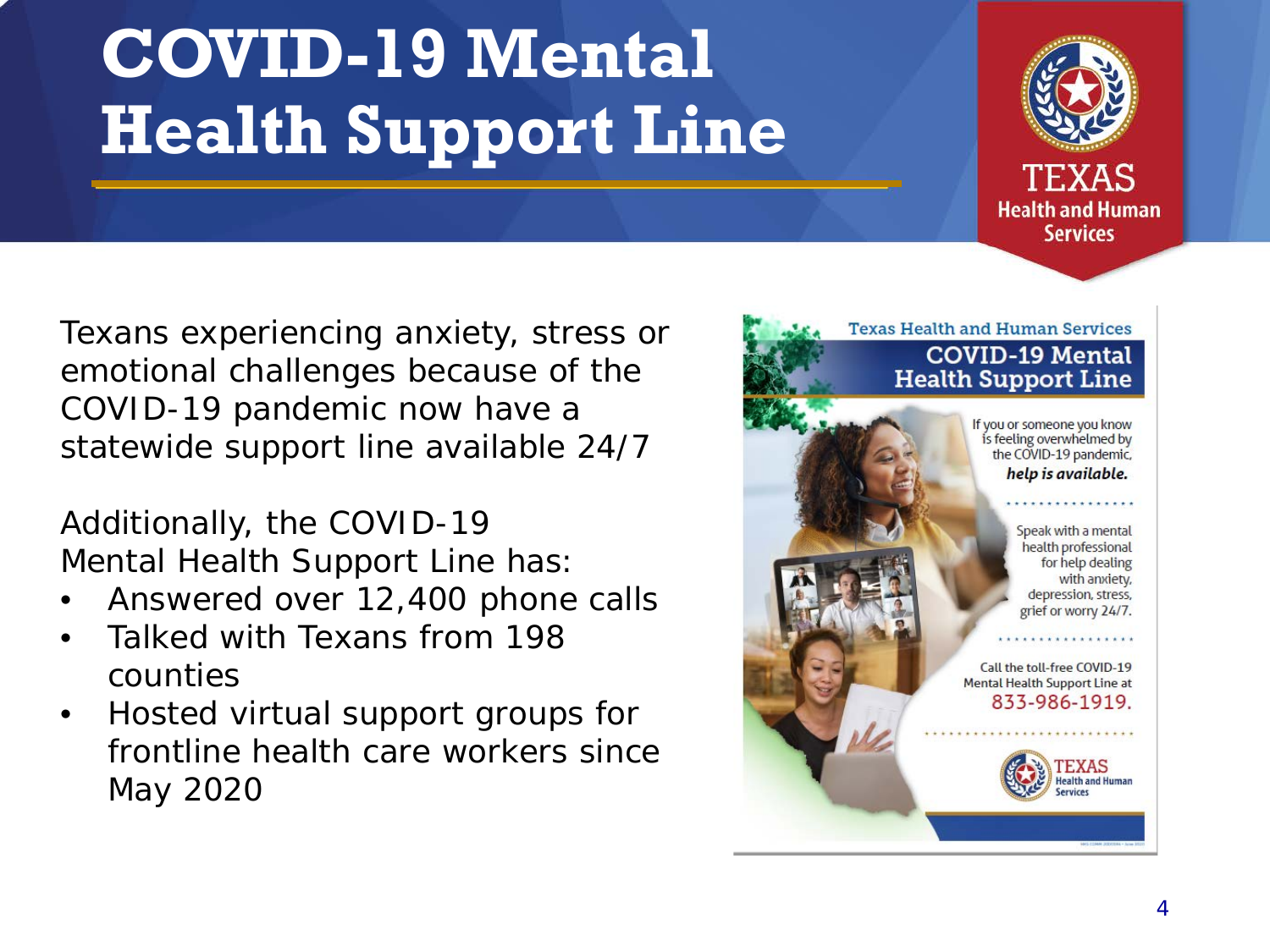# **HHSC Crisis Counseling Program**



Texas received a total of **\$26.4 million** for the Crisis Counseling Assistance and Training Program (CCP) through the Federal Emergency Management Agency (FEMA) that was implemented through Local Mental Health Authorities (LMHAs) and Local Behavioral Health Authorities (LBHAs) in 254 counties from May 2020 to June 2021

### **Services as of February 2021**

Individuals Crisis Counseling: 21,818

Group Counseling / Public Education: 35,599

Media / Education / Email / Phone: Greater than 2 million

Social Media Reaches: Greater than 4 million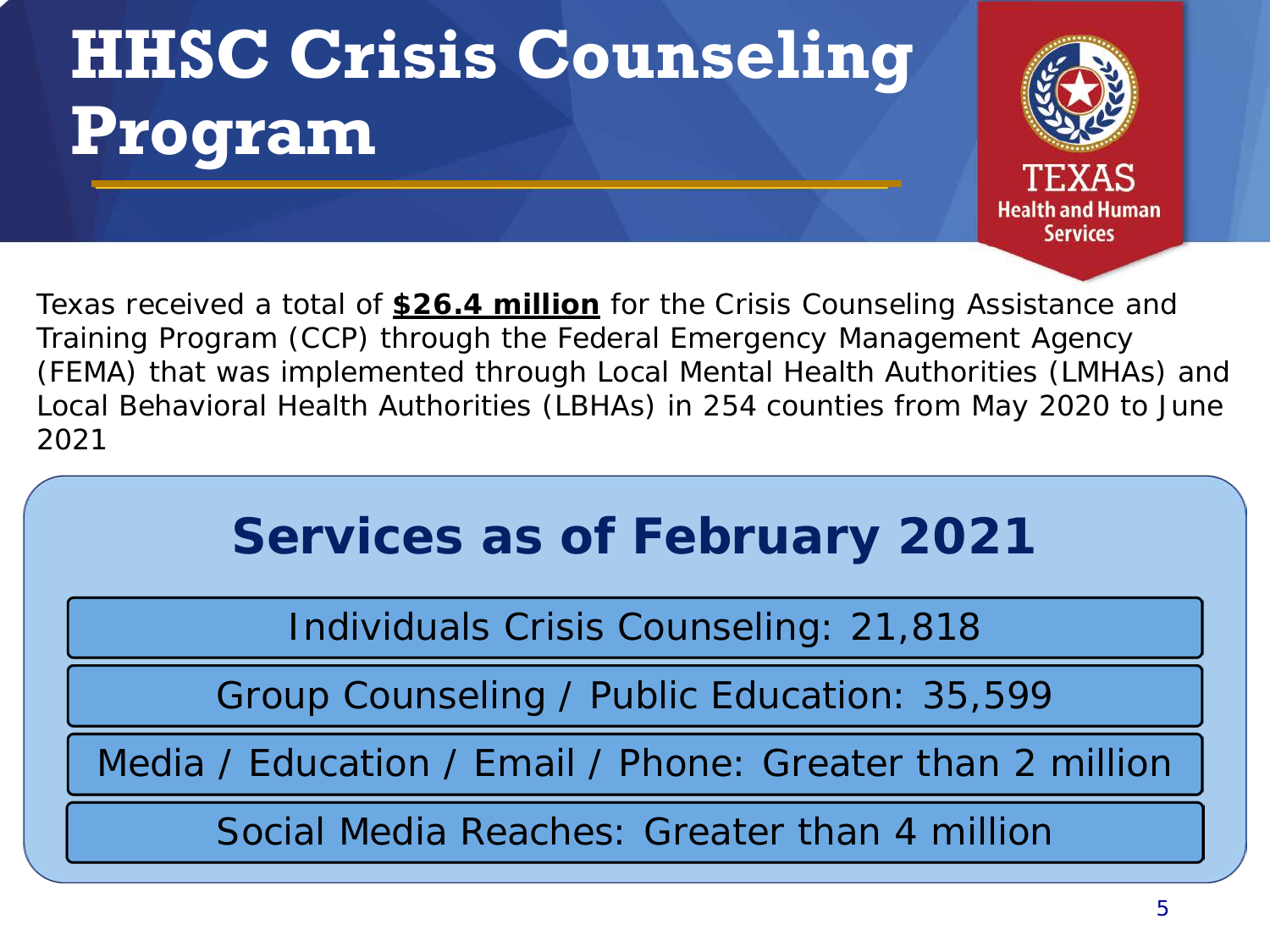## **Texas Targeted Opioid Response (TTOR)**



**Health and Human Services** 

Launched Texas Opioid website: www.txopioidresponse.org

2,517 lives saved (overdose reversals) May 2019 – December 2020

147,004 naloxone kits disseminated

May 2019 – December 2020

3,645 people trained to reverse opioid overdose May 2019 – December 2020

77 percent diagnosed with Opioid Use Disorder received Medication Assisted Treatment

December 2020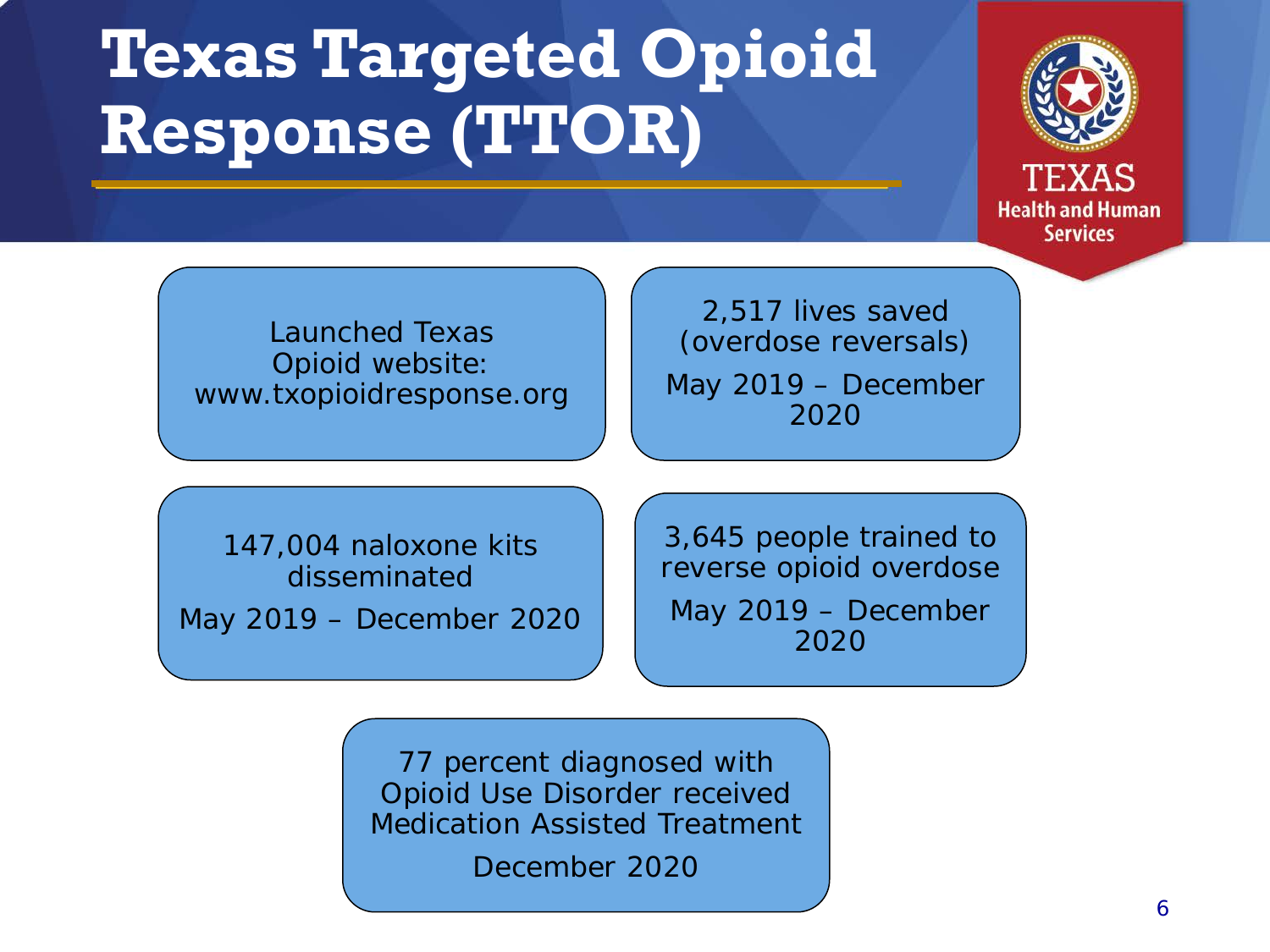

**Health and Human Services** 

**Coordinated Response by the Statewide Behavioral Health Coordinating Council**



Info shared: understanding the virus, prevention of transmission, etc.

**Statewide** Behavioral Health Coordinating Council

Info shared: relaxed standards in contracts, rule, and statutory provisions to promote access to behavioral health services

Behavioral Health statewide Survey distributed November 2020: 2,211 responses